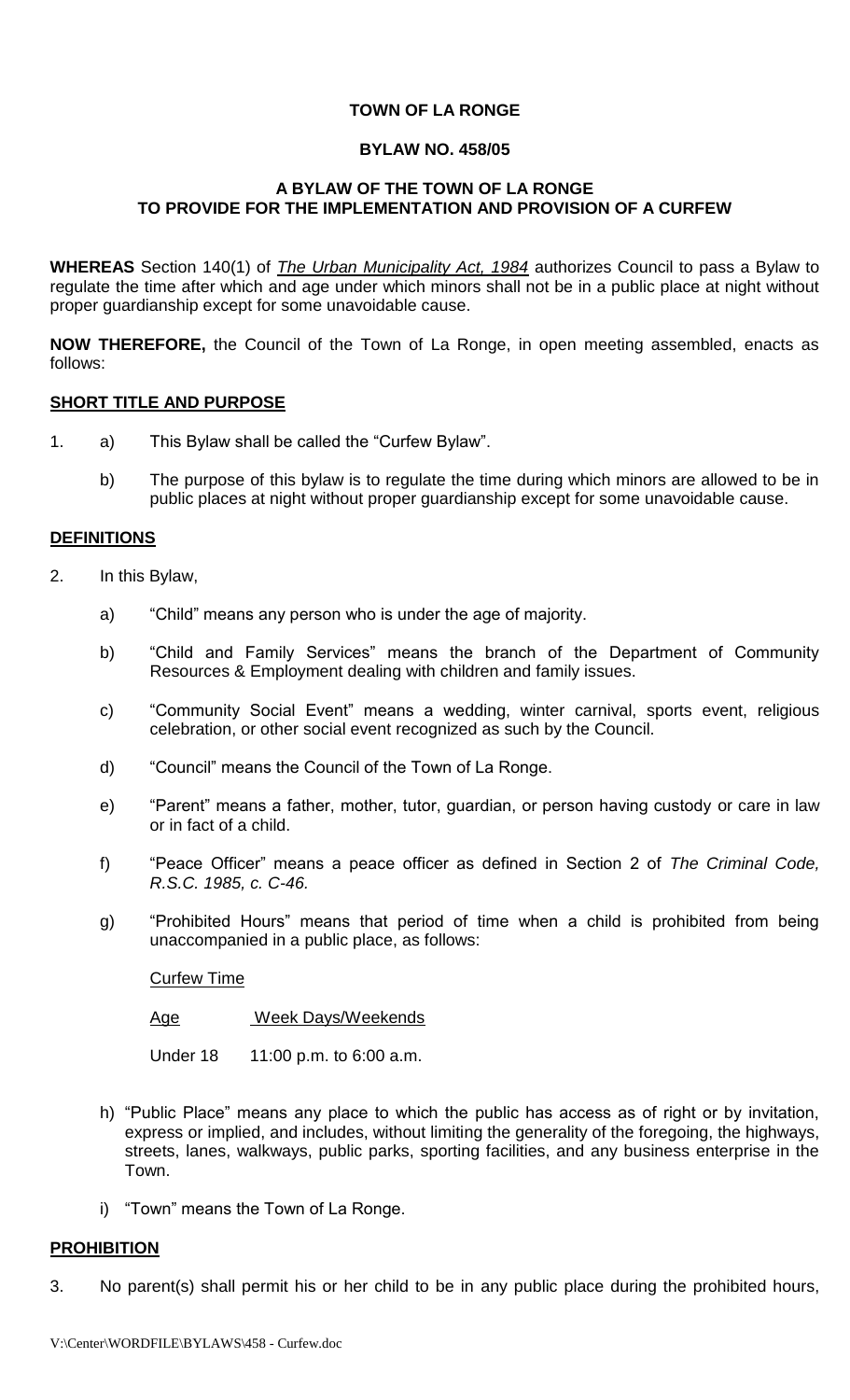unless such child:

- a) is accompanied by his or her parent(s);
- b) is accompanied by a person who is eighteen (18) years of age or over, with the prior written authorization of such child's parent(s);
- c) is attending, or is directly returning home, from a community social event; or
- d) is authorized by resolution of Council.

### **POWERS OF A PEACE OFFICER**

- 4. A Peace Officer who finds a child who is, or, in the absence of evidence to the contrary, appears to be under the age of eighteen (18) years in a public place in the Town during the prohibited hours may:
	- a) require the child to produce identification and proof of age;
	- b) warn such child to immediately return to the child's residence and, if after said warning, the child refuses or neglects to return to his or her residence forthwith, the Peace Officer may use such reasonable force as necessary to escort such child to the child's residence and the care of the child's parent(s), or may arrest the child, detain him or her as necessary, and return him or her to his or her parent(s) as deemed appropriate; or
	- c) if the parent(s) cannot be found, escort the child to a Child and Family Services worker.

# **NOTIFICATION OF PARENT(S)**

- 5. A Peace Officer who finds a child in a public place during prohibited hours may verbally or in writing notify the child's parent(s) that the child was in breach of curfew, and shall advise of the time and place the breach was observed.
- 6. A Peace Officer who finds a child in a public place during prohibited hours, for a second time within a thirty-day period of the first breach, may serve a written notice on the child's parent(s) containing the following information:
	- a) the time and place of the breach;
	- b) the time and place of the previous breach;
	- c) a recommendation that the child be more closely supervised;
	- d) a listing of the phone numbers and address of the Child and Family Services Agency;
	- e) information as to potential fines and penalties for breach of this Bylaw.

Copies of said written notice may be forwarded to the Child and Family Services Agency serving the Town.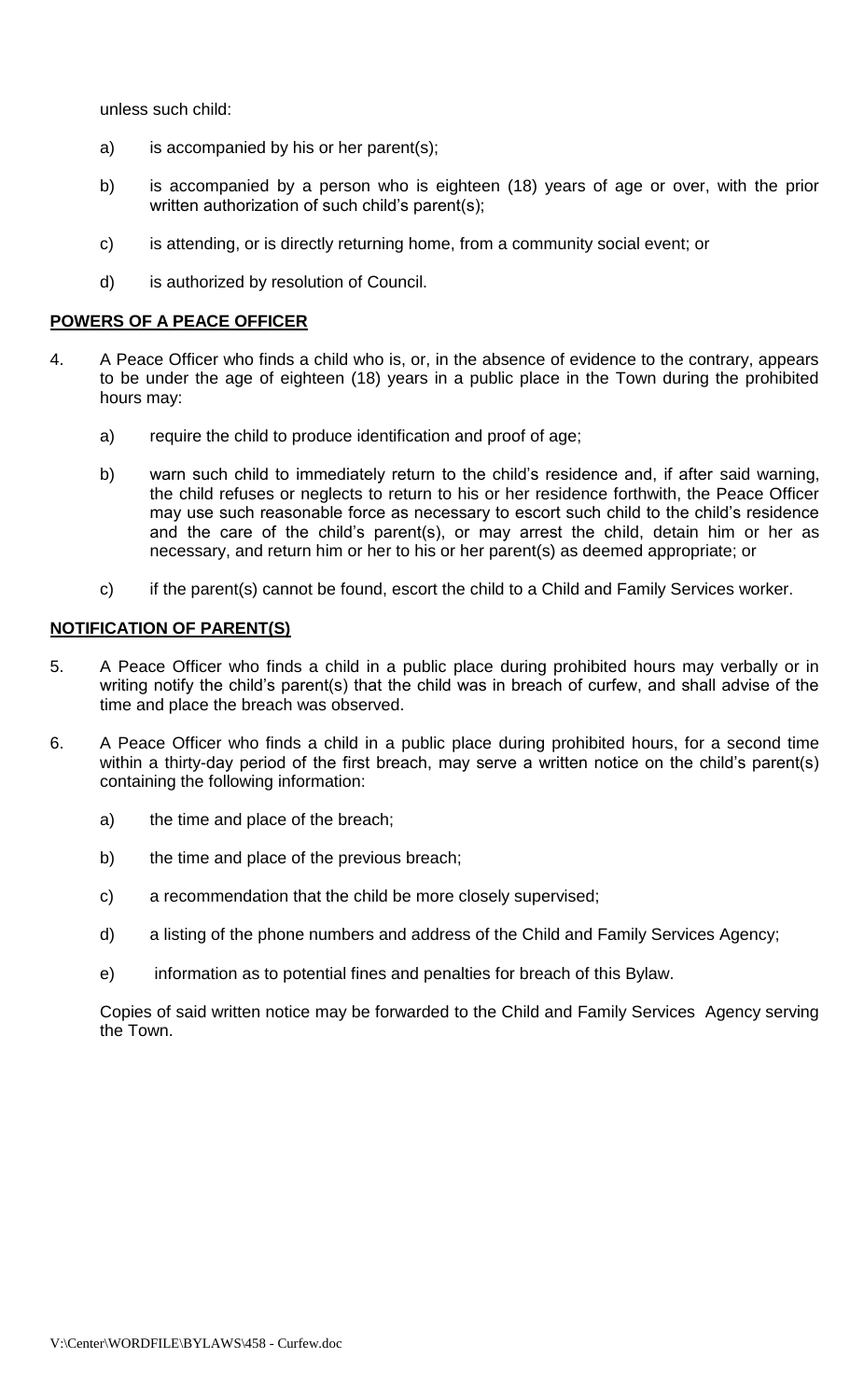- 7. A Peace Officer who finds a child in a public place in the Town during prohibited hours, for a third time within a thirty-day period of the second breach, may provide a written notice to the child's parent(s) containing the information set out in Section 5 hereof, and may request that representatives of the Child and Family Services Agency interview the child and his or her parent(s) to determine if they require advice or assistance.
- 8. A Peace Officer may issue a Notice of Violation to the parent(s) without providing previous warnings if the Peace Officer feels it is so justified.

### **MEETING WITH PARENT(S)**

8A. The Peace Officer may direct any parent(s) who has received two or more notices, as set out in Sections 5 and 6 hereof, to meet and discuss the situation with the Child and Family Services Agency.

### **ENFORCEMENT OF BYLAW**

9. Every individual shall comply with this Bylaw and with Council resolutions enacted pursuant to this Bylaw.

### **OFFENCES AND PENALTIES**

- 10. Any parent(s) who:
	- a) permits his or her child to be in any public place during the prohibited hours;
	- b) refuses to be interviewed by the Child and Family Services Agency, as requested per Section 7 hereof; or
	- c) fails, to meet with the Child and Family Services Agency; as per Section 8 hereof

commits an offence and upon being served with a Notice of Violation, a violator of this bylaw, may during regular office hours, voluntarily pay the penalty as stated below to the Administrator at the Town Office, and upon payment as so provided, that person shall not be liable to prosecution of the offense:

> First offence - \$50.00 Second and subsequent offences within a 30 day period  $-$  \$100.00

# **POWER TO ALTER CURFEW**

11. Notwithstanding any other provision in this Bylaw, the Council may, by way of resolution, alter or suspend the hours of curfew for any designated day or days.

# **WAIVER**

12. Where a child, by reason of employment or family obligations, or other such reasons which the Peace Officer deems good and sufficient, is required or likely to attend public places in the Town during prohibited hours, then the Peace Officer may issue a permit of waiver, exempt the child from the Bylaw on such terms and conditions as the Peace Officer may deem appropriate.